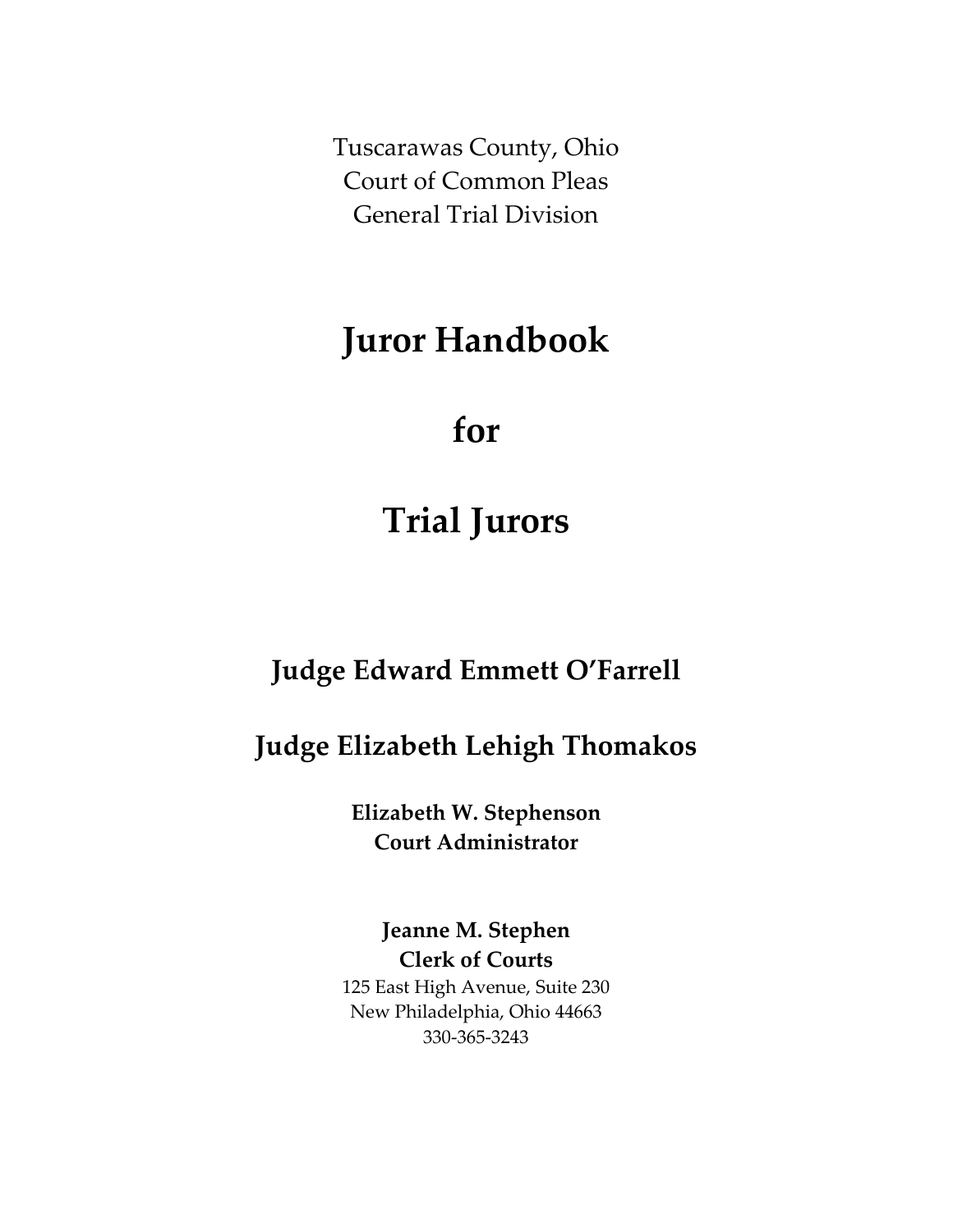You have been selected for jury duty, a civic responsibility unavailable to most people in the world today; but an undeniable right - and cherished duty - of every qualified American. Once chosen as a juror and participating in a trial, you will become, in effect, a temporary officer of the court. You will be asked to seek the truth in order to pass judgment in a legal trial, a most significant and weighty responsibility.

Short of being elected to public office, you may never again have as powerful an impact on our society and its laws and values as you will while serving as a juror in this court. Juries give power to the voice of every citizen and true meaning to participatory democracy. Today, as a juror, the integrity of our nation's justice system is in your hands.

#### **The Purpose of This Handbook**

This Juror's Handbook is designed to give you necessary information about jury service. You should carefully review this information so you will be able to perform to the best of your ability as a juror. This handbook is designed to inform, not advise. It will describe the legal process and your role in it.

This booklet is not law and should not be construed as such. It is neither meant to replace the Judge's instructions, nor is it intended to help you determine what the facts are in a particular case. Its purpose is to provide general background information regarding jury duty and your responsibilities as a juror.

#### **How You Were Chosen**

Your name was selected from a list of Tuscarawas county residents who are registered voters and/or who hold an Ohio drivers' license.

#### **Notice Given**

You were sent a Jury Service Summons from the Clerk of Courts explaining your term of service, your juror service group and number and details on reporting for service. The telephone number to call regarding your service is **330-364-8818 after 5:00 p.m. the evening before** the date of your service. For general questions about juror service you may call the office of the Clerk of Courts at **330-365-3243 between the hours of 8:00 a.m. and 4:30 p.m.**

#### **Excusal from Jury Duty**

Juror requests to be excused may be filed with the office of the **Clerk of Courts**. A doctor's statement must accompany the filing of a request to be excused based on physical inability to serve. You may request to be excused if you will be unavoidably absent from the county. You must personally appear at the office of the Clerk of Courts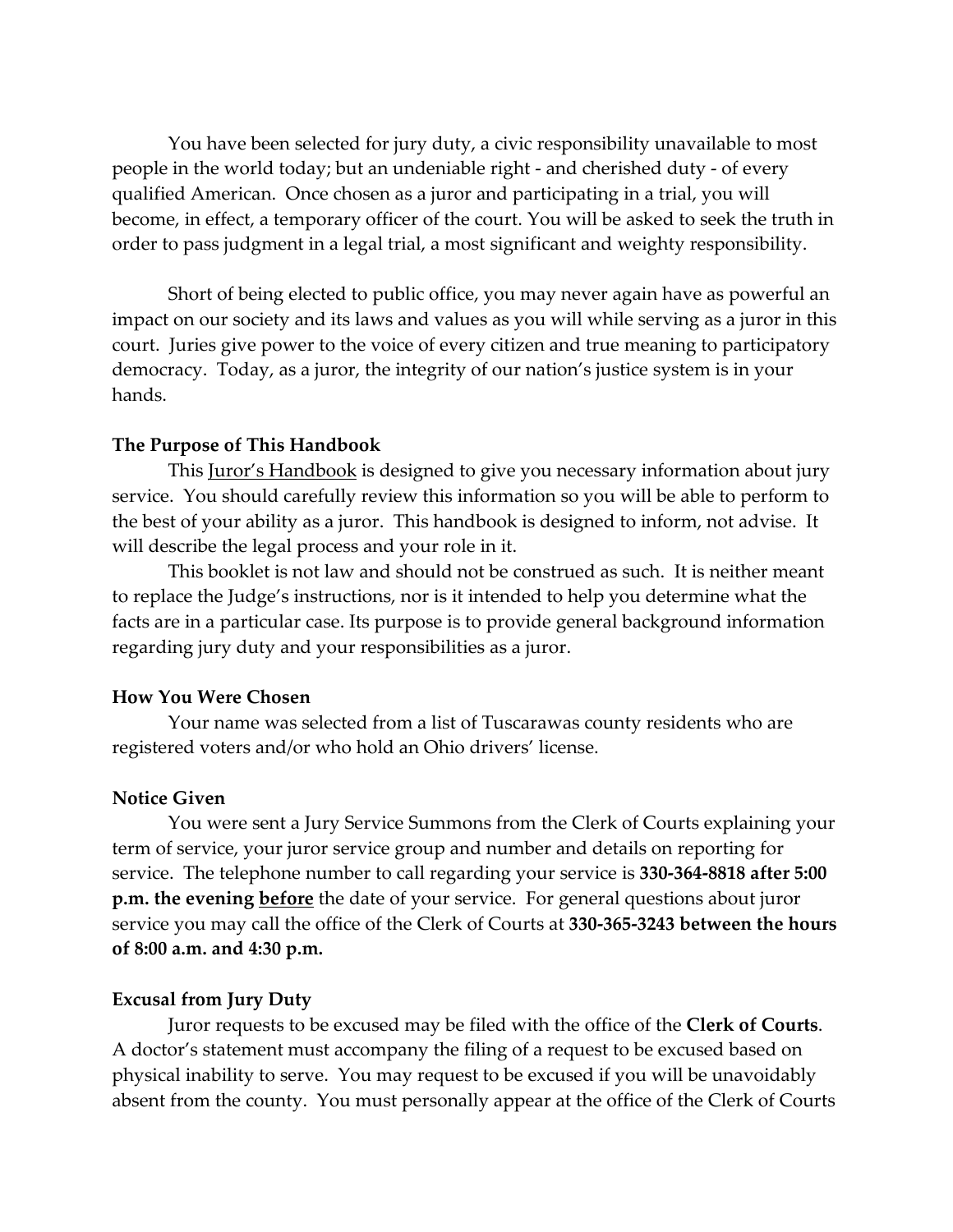to file a request by completing a **Juror Request for Excusal** (form that the Clerk will provide) or by contacting the Clerk of Courts office by telephone, in writing, or by e-mail at [jury@co.tuscarawas.oh.us.](mailto:jury@co.tuscarawas.oh.us) The Judges or designated court representative will consider requests to be excused on an individual basis after they are received and will promptly notify you of your excusal or not.

#### **You may be found in contempt of court for failure to appear for jury duty.**

#### **Questionnaire**

You must complete the enclosed questionnaire and information sheet and mail them back to the Clerk of Courts. This information will help the court in the final selection process. You have been provided a business reply envelope for this purpose. No postage is necessary.

#### **Reporting for Service**

Jury duty can begin early in the day and it is critical that you report on time. Court cannot begin until all jurors are present. In most cases you will be asked to report at 8:15 a.m. for service Tuesday through Friday and at 12:00 p.m. for service beginning on a Monday. Allow a full day (or the remainder of a Monday) for juror service.

You will be sent to a courtroom for an interview process relating to juror selection. If you are selected to serve on a trial, the Judge will give you your instructions. If you are not selected, you will **only** need to return to the Clerk's office if you need a work excuse form. You will have already received your next reporting date, if applicable.

The Judges and Court personnel will work hard to limit the time you will be waiting until brought into a courtroom. Unfortunately, you will experience some waiting and it is suggested you bring reading material or other busy work to fill this waiting period. Do not bring children with you for jury duty. Child care is not available at the courthouse, and children will not be permitted in the courtroom.

#### **Length of Service**

We have limited your jury service to the 2 weeks for which you have been summoned. Most of our trials last two to three days. However, a trial may last longer. The Judge will dismiss the jury each evening and will instruct you as to what time you must return. You do not need to check in with the jury clerk at the end of the days you serve unless your service is complete. You must check in with the jury clerk each additional day of jury service. The Judge will indicate on the first day of trial how long the trial is anticipated to last. It is very rare for a jury to have to remain overnight. If this should happen, you will be paid a basic subsistence allowance. If a jury is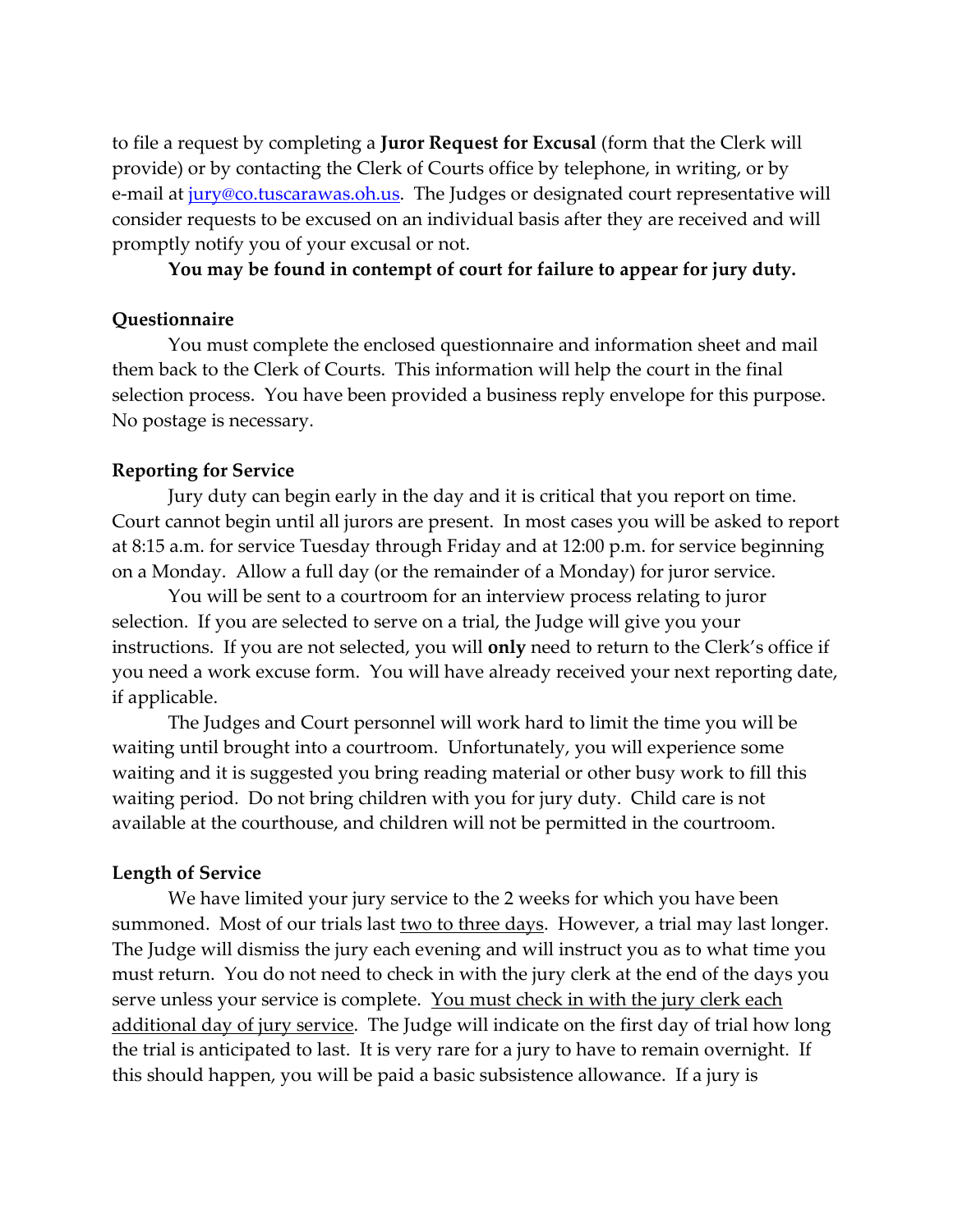sequestered (kept together for security purposes), the county government will pay all expenses for food and lodging.

#### **Initial Reporting**

Upon reporting for the first time, you will receive an attendance card/slip which you will keep until payment of your jury fees is made. You will use this card/slip **each time** you check in for service. Also, upon reporting the first time, you may be given the next reporting date. You will be instructed to call the night before any new reporting date.

#### **Security**

In order to enter the courthouse, you will go through a security screening. Do not bring any items that have the potential for use as a weapon, such as knitting needles, scissors, pocket knives, mace or pepper spray. Extra-large purses and backpacks are not permitted.

#### **Court Attire**

No particular dress code is required, but in light of the important and serious business being conducted in the Court, appropriate attire is expected and appreciated.

#### **Special Needs**

Please alert the Clerk or the Judge's personnel of any hearing, vision, language difficulty or other special need you have.

#### **Change of Address, Telephone Number**

Any such changes should be reported to the Clerk of Courts immediately.

#### **Location**

The General Division **Courtrooms** are located on the second floor of the County Courthouse, 101 East High Avenue, New Philadelphia. The office of the **Clerk of Courts** is located on the second floor of the adjacent Tuscarawas County Office Building, 125 East High Avenue, New Philadelphia.

### **Parking**

Arrangements for **free parking** have been made with the **First Church of the Nazarene** at **233 Fair Avenue, N.E., New Philadelphia.** You may receive a ticket or be towed at your expense if you park on the street over the allowed time or park in unauthorized or monitored parking lots. An alternate parking lot is available in case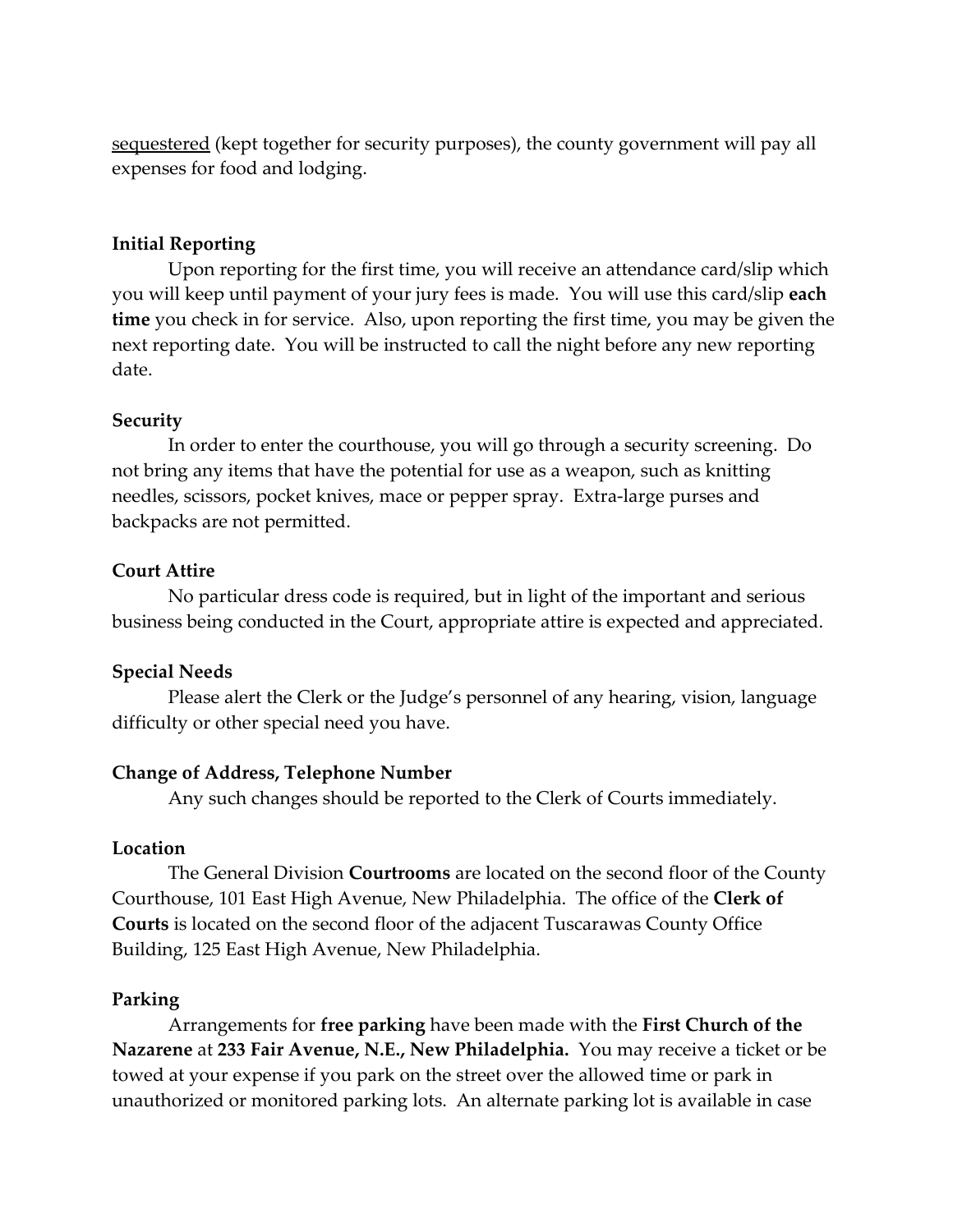the church lot is unavailable and is located on Front Avenue Southeast in the 100 block. Enclosed with your summons should be a parking slip that **must be placed in the front window** of your vehicle.

#### **Payment of Attendance Fees**

Attendance fees are paid by check mailed to your home address, usually within 1-2 months of your service. You will be paid \$12.00 for reporting for service and \$15.00 per day if you report and are selected to serve as a juror on a case.

#### **Attendance Certificates for Employer**

Upon request to the Clerk's office, you will be provided with an attendance certificate/work slip showing the dates you served.

Your employment is protected by law while you are serving as a juror. If you should have a problem with your employer in connection with your jury service, please contact the Court immediately.

#### **Juror Qualifications and Initial Selection Procedures**

Jurors must be American citizens; 18 years or older; and residents of the jurisdiction where jury service is required. Also, a person convicted of a felony charge must have his or her civil rights restored before this individual can serve as a juror. Prospective jurors go through a selection process, which eliminates those unable to serve due to illness, work hardship, and similar factors. The individuals who remain become part of the "jury pool" from which trial juries are selected.

#### **What Jurors Do**

In the American system of justice the jurors have the most critical task - they must appraise/evaluate the evidence and decide the facts of the case. (It is for this reason that jurors are known as "*triers of fact*.") Jurors do not need a special knowledge of the law to properly discharge their duties during a trial. The Judge will instruct you concerning legal definitions, etc.; he or she will also determine what evidence can be considered by the jury and what evidence cannot. You, however, will evaluate or weigh the evidence presented and are the "final word", so to speak, when you render your decision or "verdict".

#### **How to Be a Successful Juror**

How can jurors accomplish their duties most effectively? Jurors must pay close attention to what they see and hear in the courtroom. They must use good common sense in evaluating the evidence that is presented. In addition, jurors must avoid being influenced by sympathy, anger, or any other emotion for or against one side or another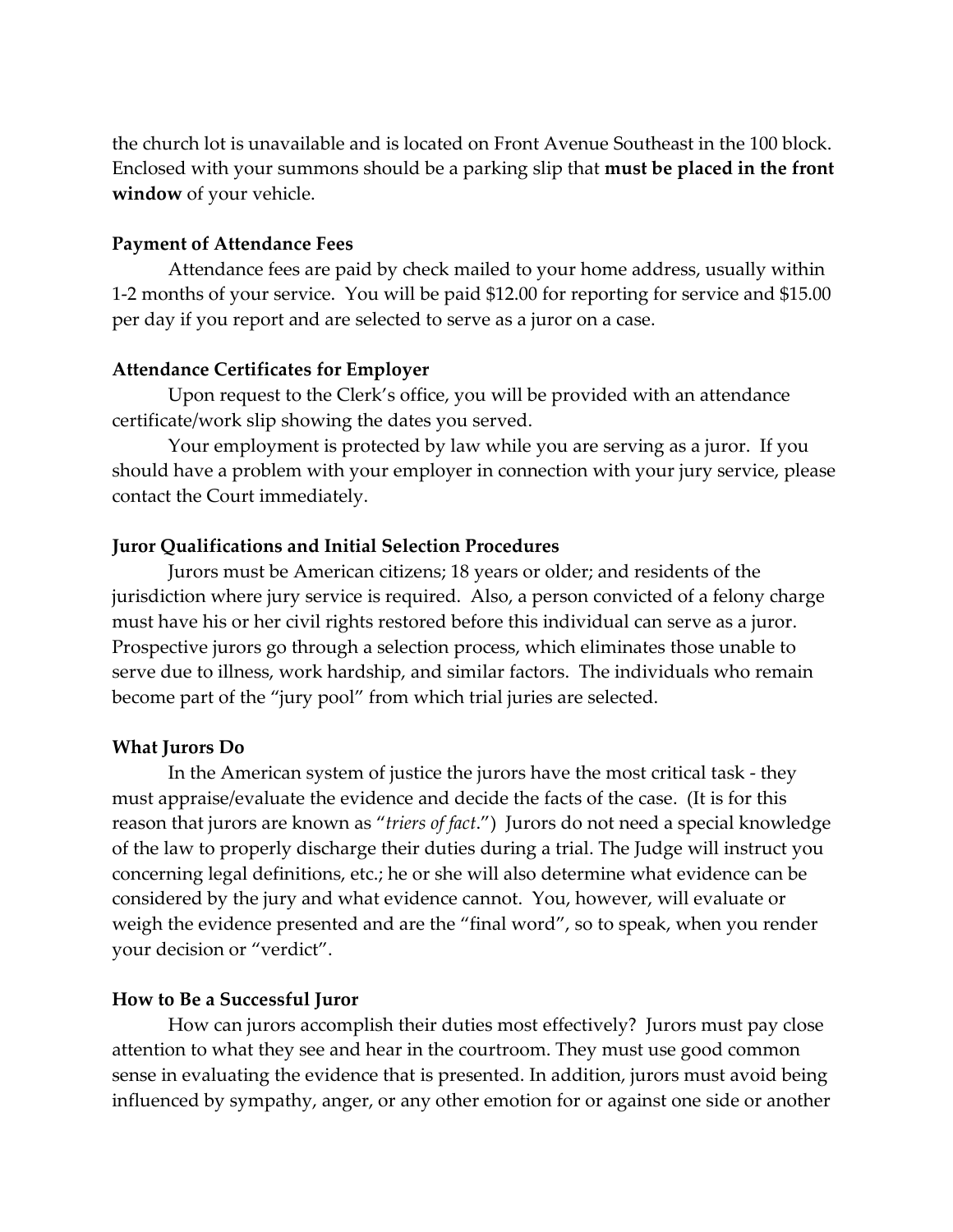in the dispute. They must keep an open mind throughout the entire trial. Finally, jurors must refrain from making a judgment until both sides have had the opportunity to fully present their case and deliberations have been completed.

### **Impartiality Is the Key**

Jurors take a solemn and binding oath or affirmation prior to trial to assess the evidence without prejudice. Failure to live up to this oath or affirmation by a juror is both wrong and unjust because it may deprive a party of his or her inalienable right to a fair trial. The juror who breaks this oath or affirmation has committed perjury. For these reasons any juror who feels that he or she cannot be completely impartial during a trial must notify the Judge immediately. Another juror will then be selected to take that juror's place. There is no dishonor in this notification; indeed, such action preserves and protects the integrity of our jury system.

All of us have life experiences, opinions, and attitudes that sometimes preclude us from being totally unbiased in one way or another. Consider a person who has been maimed due to a vehicle crash caused by a drunk driver. As a juror, this person may be unable to maintain objectivity in a trial of similar circumstances.

If you have a reasonable doubt that you can fairly judge the case to which you have been assigned, you must ask to be excused from serving on that particular trial. As a member of the jury pool, you will probably be able to participate as a juror during another trial where your emotions will not be a factor.

#### **How a Trial Jury is Formed**

As a member of the jury pool, you and certain other potential jurors will be selected to form a jury panel. The Judge will give you a brief explanation of the case and you will meet the lawyers and people involved in the dispute. You will take an oath to faithfully perform your duties as a juror, and to truthfully answer all questions posed to you by the Judge and/or lawyers during jury selection.

Panel members will be carefully questioned regarding their knowledge and interest concerning the case and whether they have any strong feelings regarding it. They may also be asked to discuss their backgrounds, opinions, and attitudes. Although these questions are personal, they are essential to the proper functioning of our jury system. Every person or entity is entitled to a fair trial. Panel members who for one reason or another cannot judge the case squarely on its own merits, or who have already formed opinions about the case without hearing the evidence, should not be seated as jurors. This can only be determined through personal questions asked of the panelists.

Panel members should understand that questions asked during jury selection are not meant to embarrass or belittle them. Instead, they are asked to ensure justice for the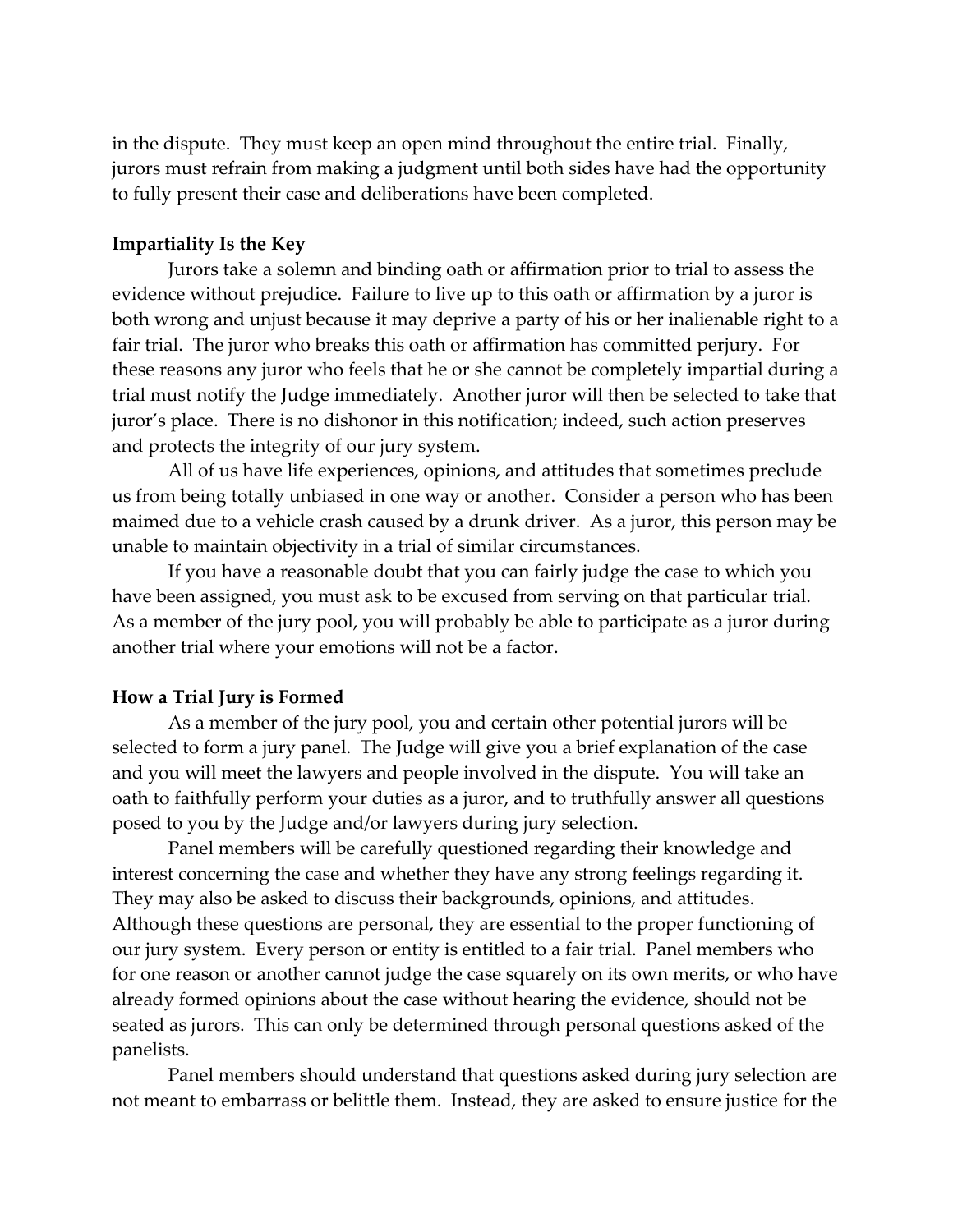trial participants. However, if you feel that a question is simply too sensitive for you to answer in front of the other jurors, feel free to inform the Judge. The Judge can then make arrangements for you to answer such a question or questions in a private setting.

After the questioning process is concluded, eight, or 12 jurors, and possible alternates, will be selected to form the jury. (The number of jurors varies according to the type of trial, criminal or civil.) The panelists not selected will then be excused from further service in that trial.

#### **Types of Cases**

There are two types of legal cases - *civil* and *criminal*. The differences are as follows:

*Civil cases* - A civil case typically involves a claim for money damages due to some alleged wrong that has been done by one party to another, or because of an assertion by one party against another with respect to property. Litigants in a civil case can be any person or organization, including private citizens, the government, businesses, churches, etc. Civil cases are brought by plaintiffs. The party sued is known as the defendant. The verdict or outcome in the case does **not** result in a prison sentence or other **criminal** penal sanctions. A verdict is reached when 3/4 of the jury agrees.

*Criminal Cases* - In a criminal case the prosecutor represents the state or local government, the authority that brings the charges against individuals or entities known as a defendant.

Felony crime is the most serious criminal offense; a misdemeanor is a less serious charge. In a criminal case, the defendant is always presumed innocent unless proved otherwise; he or she is not responsible for proving innocence.

In a criminal case, the standard of proof is far more stringent upon the prosecution than it would be upon the plaintiff in a civil case. The prosecution must establish *beyond any reasonable doubt* that the defendant is guilty of the charge(s). (Note: The Judge always instructs jurors regarding the precise meaning of "reasonable doubt.")

In a criminal case, a unanimous verdict is required, i.e., all jurors must agree that the defendant is guilty or not guilty in order to return a verdict.

#### **The Trial Stages**

**Jury Selection** - Discussed above.

**Opening statement** - At the beginning of the trial both attorneys have an opportunity to provide jurors with an overview of their individual cases. Because the plaintiff in a civil trial (or prosecutor in a criminal trial) brings the action, the plaintiff's attorney (or prosecutor) always goes first.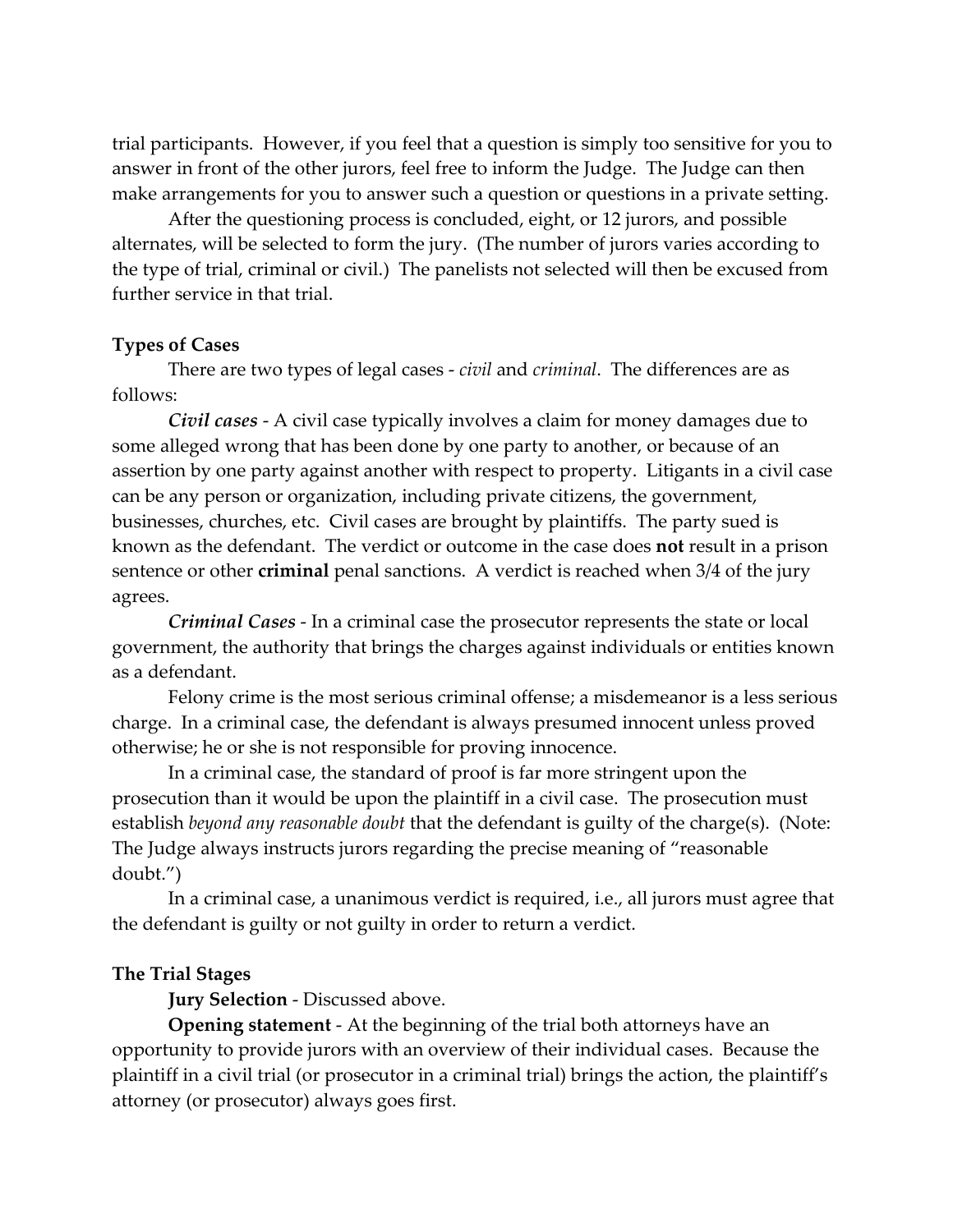**Evidence presentation** - This is the heart of the trial. The plaintiff (or prosecutor) first presents evidence, followed by the defendant, followed sometimes again by the plaintiff (or prosecutor) in rebuttal. Evidence is offered to establish the plaintiff's allegations or, from the defendant's point of view, to rebut plaintiff's allegations. This includes witness testimony, physical exhibits (photos, letters, contracts, stolen property, etc.), written testimony (known as depositions); even a trip to the scene of events.

Remember: It is the Judge who determines what evidence is allowed to be considered in a trial and what is not. Sometimes the attorneys will request a special conference (variously known as a side bar or a bench conference) with the Judge to discuss what should and should not be presented as evidence. Jurors may be asked to leave the courtroom during these discussions. This is necessary because jurors weigh the evidence presented during the trial, but play no part in determining *what* evidence may be admitted in a trial.

Evaluating witness testimony, along with the other evidence, is the juror's chief function during the trial. This means that jurors must be able to reliably assess witness credibility. *Note:* The Judge will provide guidelines on how jurors should evaluate all the evidence.

**Closing arguments** - After evidence presentation is concluded (at which point each side rests its case), each attorney is given an opportunity to make a closing argument. This is the opportunity for each attorney to summarize the case presented to the jurors and to explain, from his or her perspective, how and why the jurors should decide the evidence and render a verdict.

**Instructions to jurors** - Either before or after closing arguments are concluded, the Judge will explain to the jurors what legal considerations they must take into account as they deliberate to reach their verdicts. In some courts a copy of these instructions will be provided in typed form to the jurors.

**Jury deliberation** - This is the important stage of the trial in which jurors discuss and consider with each other that which they have seen and heard in the courtroom, and then vote to reach a verdict. After retiring to the jury room, the jurors decide who will act as foreperson of the jury. This person should be someone capable of organizing and presiding over deliberations, and of ensuring that all of the jurors are given an opportunity to express their opinions.

Two primary rules apply to jurors during their deliberations: they must decide the case solely on the basis of the evidence presented; and they must apply the law as instructed by the Judge.

The integrity of America's venerable jury system is based on the essential premise that jurors thoroughly confer with each other during deliberations to ensure that all trial issues and evidence are fully and fairly examined and discussed - then vote to reach a verdict.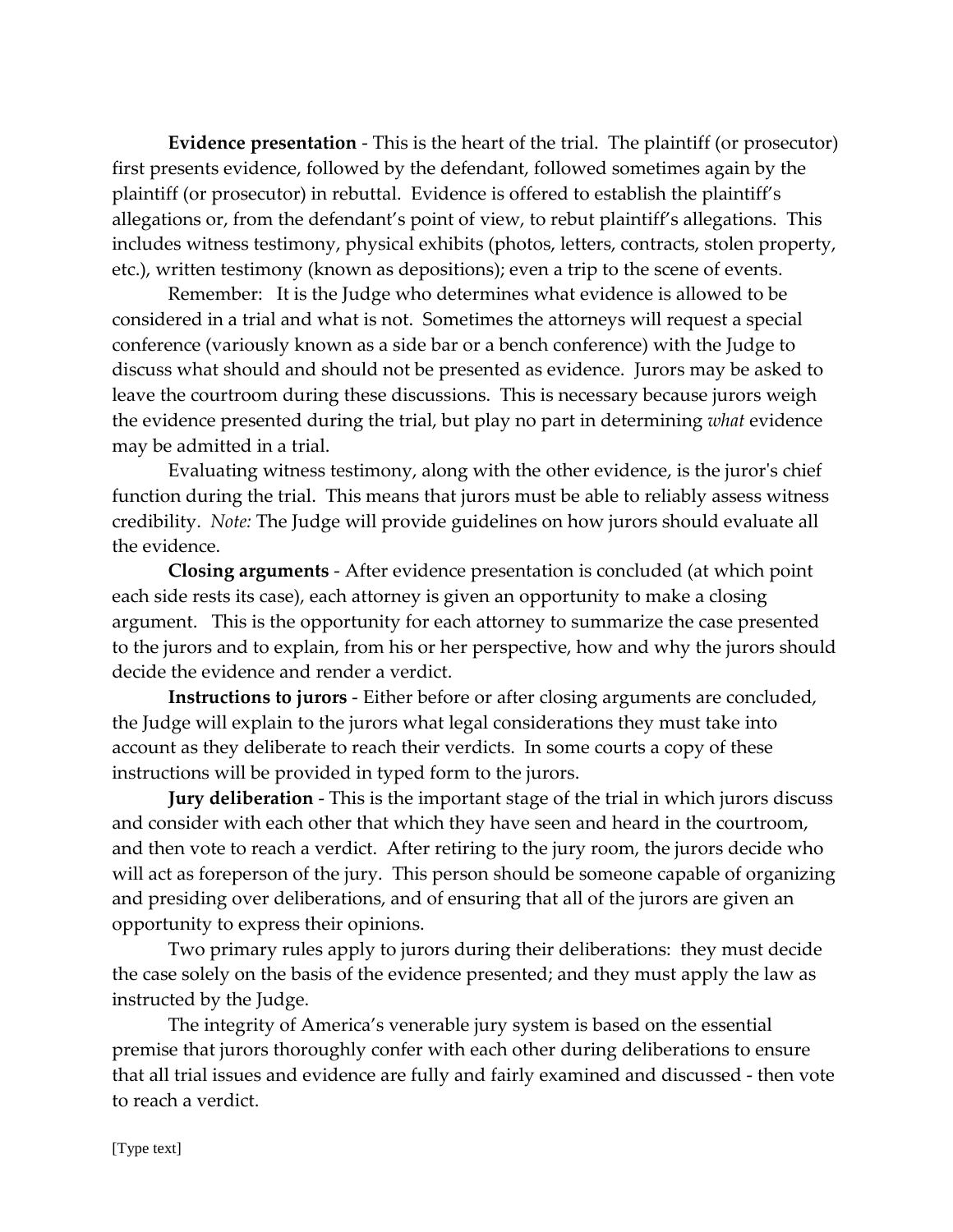Upon reaching a verdict, the jurors who agree sign the verdict form selected and notify the bailiff/constable. The jurors then return to the courtroom where the verdict is announced. Sometimes the jurors will be polled (questioned individually) after the verdict is announced regarding their specific votes. Once the verdict has been read, the jurors have fulfilled their responsibilities during the trial, and are discharged from the case.

#### **Miscellaneous Information**

The hours of juror service vary according to the particular court in which you are serving. The amount of time you will spend on a case depends on what type of case it is, the amount and complexity of evidence to be presented, and the questions of law which must be resolved.

There is almost always an element of waiting associated with jury service. This is largely unavoidable due to various factors. These could include, for example, the large number of trials for which juries must be formed, complex issues of law and evidence presentation that must be settled outside of the jurors' hearing during the trial, etc.

#### *You* **Are the American Jury System**

Our American jury system remains singular throughout the world as an ideal of democratic rule made manifest. Thomas Jefferson, one of our greatest presidents, wrote: "I consider trial by jury as the only anchor ever yet imagined by man, by which a government can be held to the principles of its constitution." Historian Arthur Schlesinger describes the American jury system as the "voice of the people." Today, that noble voice is your voice. **Speak well***.*

#### **Juror's Do's & Don'ts**

**Promptness is important** - Jurors should make sure to arrive at the trial on time and return promptly to the courtroom after breaks. The case cannot proceed without the jurors.

**Rise when the court session begins** and remain standing until the Judge is seated. This is out of respect for the Court, not an individual Judge.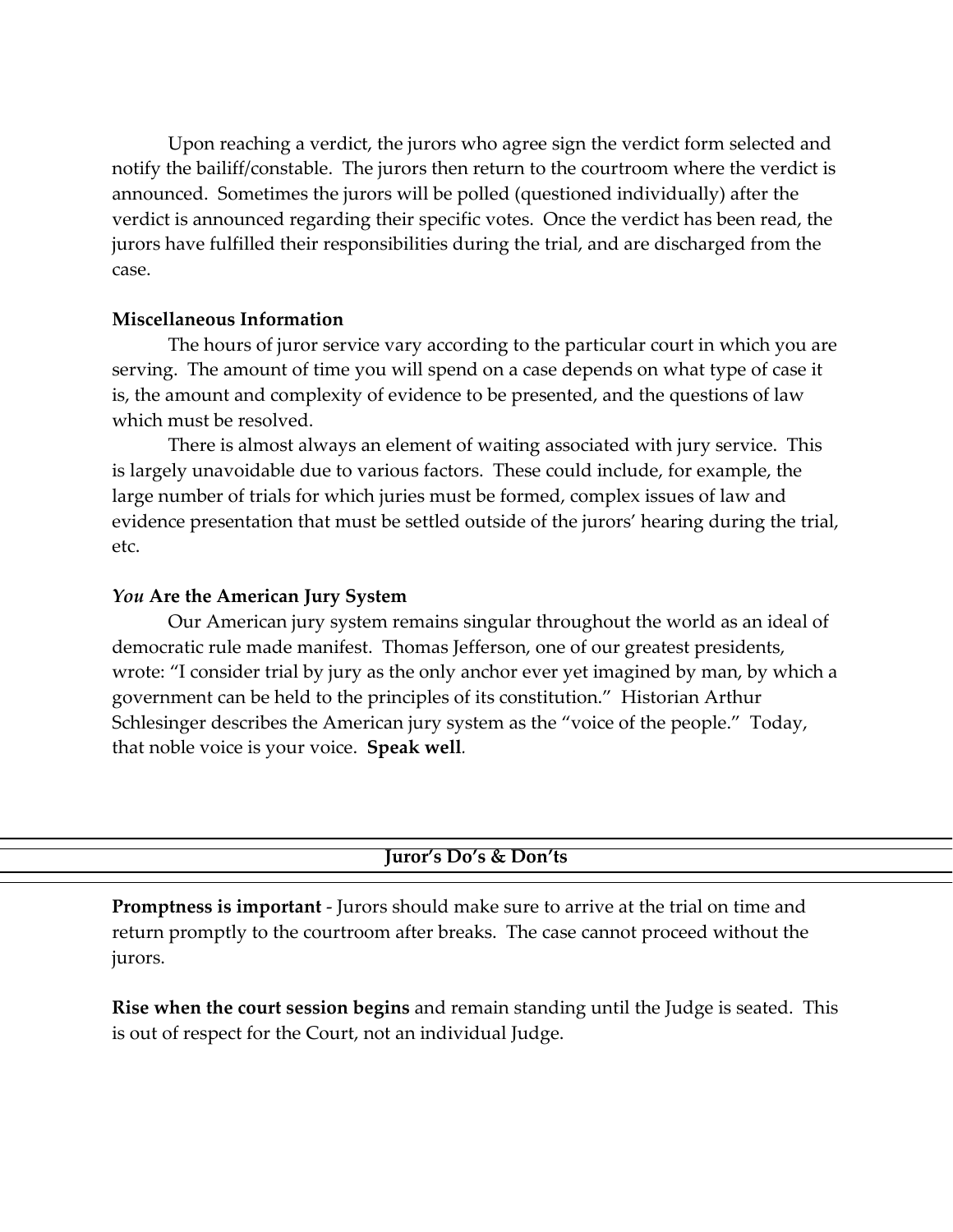**Be sure and pay close attention** to all witness statements and evidence. If you cannot see or hear the evidence, let the Judge know.

**Be completely truthful when providing answers during jury selection.** Failure to do so can be considered perjury.

**When in doubt concerning any aspect of the case ask the Judge.** If approached by anyone to discuss the case, the juror must inform the bailiff and/or the Judge of this fact immediately.

**Immediately inform the Judge if you have been informed or have learned about new facts concerning the case** from sources outside of the courtroom. Along this line, jurors should avoid print or broadcast stories about the case.

**If you have a vision, hearing, language or other special need that could impair your ability to fully and accurately evaluate the evidence,** you should inform the bailiff or Judge immediately.

**You must determine your verdict solely on the basis of the evidence presented in court,** and not on any other factor. To do otherwise is a violation of the juror's oath. This applies whether you agree with the law in question, or not. Remember: jurors don't decide the *law* regarding a case; they only decide the *facts* of the case.

**Do not try to investigate the case or discover evidence on your own.** Your job is to weigh the evidence, not find it.

**Do not attempt to decide the case without fully and completely considering all the evidence.** You must keep an open mind and finalize your verdict only after full deliberations are concluded.

**Never talk about the case** to other members of the jury, lawyers or parties involved; or with anyone else until the trial is concluded. This includes spouses, family members, and significant others.

**Be sure and honor the Judge's instructions** regarding how you must apply the law when considering your verdict.